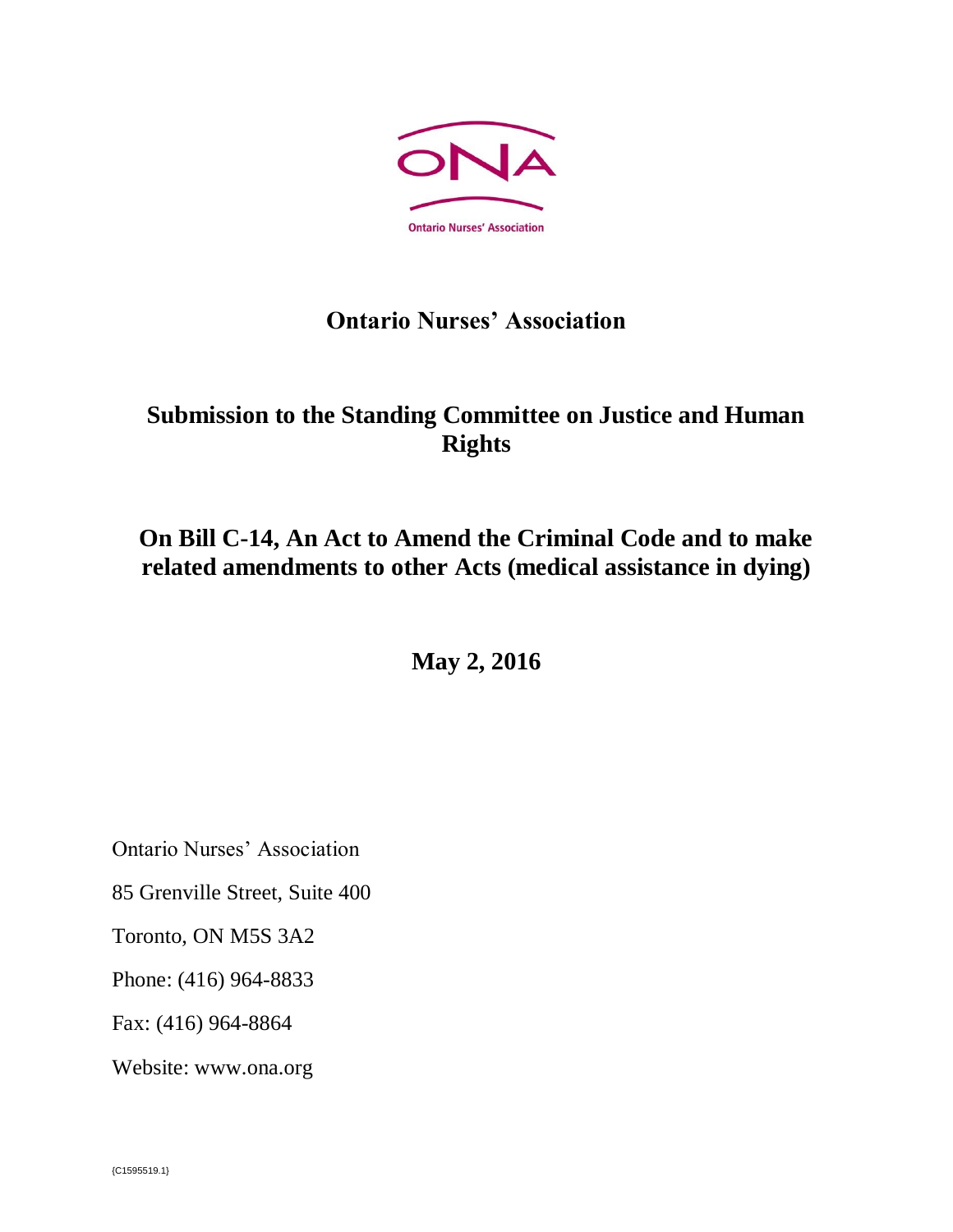The Ontario Nurses' Association (ONA) is the union for registered nurses and allied health professionals in Ontario and has represented members in the health sector since 1973. ONA currently represents 60,000 front-line registered nurses, nurse practitioners, registered practical nurses and allied health professionals and more than 14,000 nursing student affiliates. ONA represents its members working in palliative care teams in community hospitals and long-term care facilities across Ontario.

Bill C-14 will have significant impact on ONA's members. It contemplates that nurse practitioners may provide medically assisted dying and recognizes that other health practitioners, including registered nurses, may aid in providing medically assisted dying. ONA's concerns with Bill C-14 are summarized as follows:

- 1. Nurse practitioners can be held criminally liable for breaching any of a detailed set of procedural protections and filing requirements, which would be better dealt with in a regulatory context. Criminal liability at this level of procedural detail will act as a major disincentive for nurse practitioners to participate in medically assisted dying.
- 2. The standard requiring the person's natural death to be "reasonably foreseeable" is unclear and not sufficiently understandable to provide a workable standard for nurse practitioners, who will be expected to reach an opinion regarding a person's eligibility for medical assistance in dying.
- 3. It should be clarified specifically that registered nurses are protected from criminal liability when they provide assistance to patients in advance of or during medically assisted dying. This includes nurses assisting with the administration of medication and providing information to patients.

### **1. Criminal Liability**

While ONA supports the need for detailed and specific procedural guidance with respect to medically assisted dying, these should not be at the risk of criminal liability. It is highly unusual for criminal liability to attach to detailed procedural requirements, standards and regulations in any context. Moreover, other jurisdictions with legislation for medically assisted dying do not typically have detailed and exacting procedural requirements for health care professionals, at the risk of criminal liability.

In ONA's submission, exposing nurse practitioners to criminal liability in relation to highly detailed procedural safeguards, as set out in the Bill, is not only inappropriate but will act as a serious disincentive to participation. Nurse practitioners in these situations are stepping forward to assist patients who are experiencing intolerable suffering. They should not face the choice between exercising compassion for their patients and protecting themselves from criminal liability, particularly in relation to requirements that typically would be considered regulatory.

The Bill specifies detailed procedural safeguards, which, if knowingly breached, may result in criminal liability (s. 241.3). In addition, a nurse practitioner may be criminally liable for knowingly failing to comply with regulations governing the filing of information (s. 241.31). While evidence may not support that a nurse practitioner has acted "knowingly" under the Bill,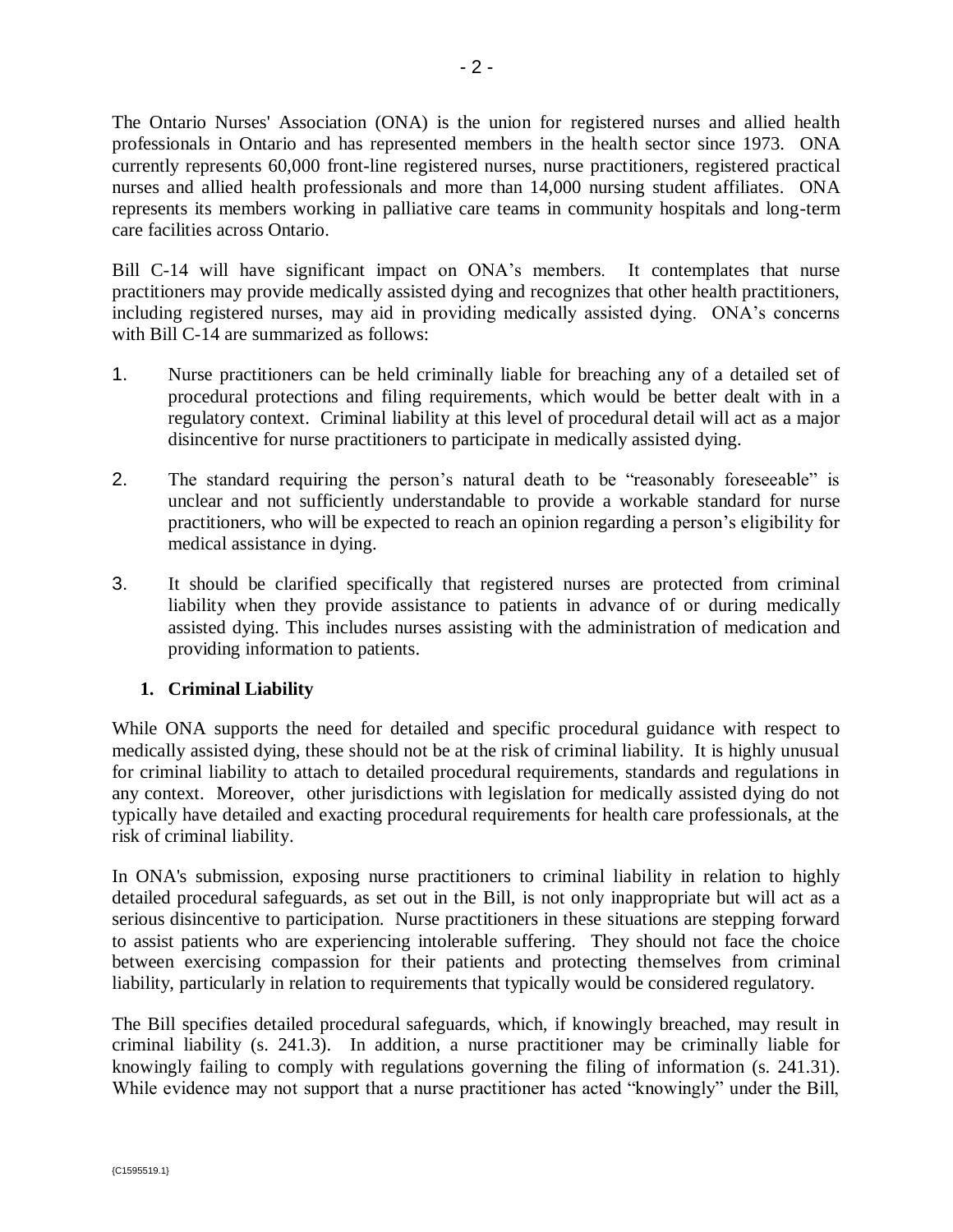nonetheless, nurse practitioners may be exposed to criminal investigation and charges for failing to ensure, for example, that a second witness who was present actually signed the request (s.  $241.2(3)(c)$ ) or for mis-counting the "15 clear days" between the request and the provision of medically assisted dying  $(s. 241.2(3)(g))$ , or for breaching any regulatory filing requirement  $(s. 241.2(3)(g))$ 241.31(3)).

Section 241.2(7) of the Bill raises similar concerns, in that it asserts that medical assistance in dying must be provided with reasonable knowledge, care and skill and in accordance with any applicable provincial laws, rules or standards. Again, ONA fully supports the provision of medical assistance in dying in accordance with provincial laws, rules and standards, but submits that these will be fully covered by provincial requirements. As the subsection is currently worded, it does not specify which rules or standards are covered, giving an exceedingly broad and unspecified reach to the potential criminal liability for practitioners.

The practical consequence of nurse practitioners being exposed to criminal investigation and charges for such detailed procedural requirements is that they will be reluctant to participate in medically assisted dying. The Special Joint Committee recommended that nurse practitioners be authorized to provide medically assisted dying in order to ensure access to this procedure, including in remote regions. In ONA's view, the onerous and complex approach in Bill C-14 will undermine this objective.

In ONA's submission:

- Bill C-14 should be revised to remove the procedural safeguards set out in s. 241.2(3). ONA agrees that informed consent is critical and would not oppose a provision simply requiring the medical or nurse practitioner to ensure the person had provided informed consent. Otherwise, the procedural safeguards are appropriately left to the provinces, including provincial regulatory Colleges. ONA expects that the provinces will enact legislation and provincial regulatory Colleges will establish standards for participation in medically assisted dying. Breach of these standards could constitute professional misconduct, with its associated penalties. Provincial laws and regulatory standards are the appropriate mechanism to address these detailed procedural requirements.
- ONA supports the federal collection of information regarding medically assisted dying but the federal government should not require practitioners to provide it at the expense of criminal prosecution. The offences related to filing requirements (s. 241.31(4) and (5)) should be removed.
- Subsection 241.2(7) should be removed. Healthcare practitioners are required by s. 216 of the *Criminal Code* to use reasonable knowledge, care and skill in providing medically assisted dying. Subsection 241.2(7) is unnecessary; its only addition would be to extend criminal liability to undefined provincial and regulatory standards, which in any event would be separately enforceable at the provincial and regulatory level.